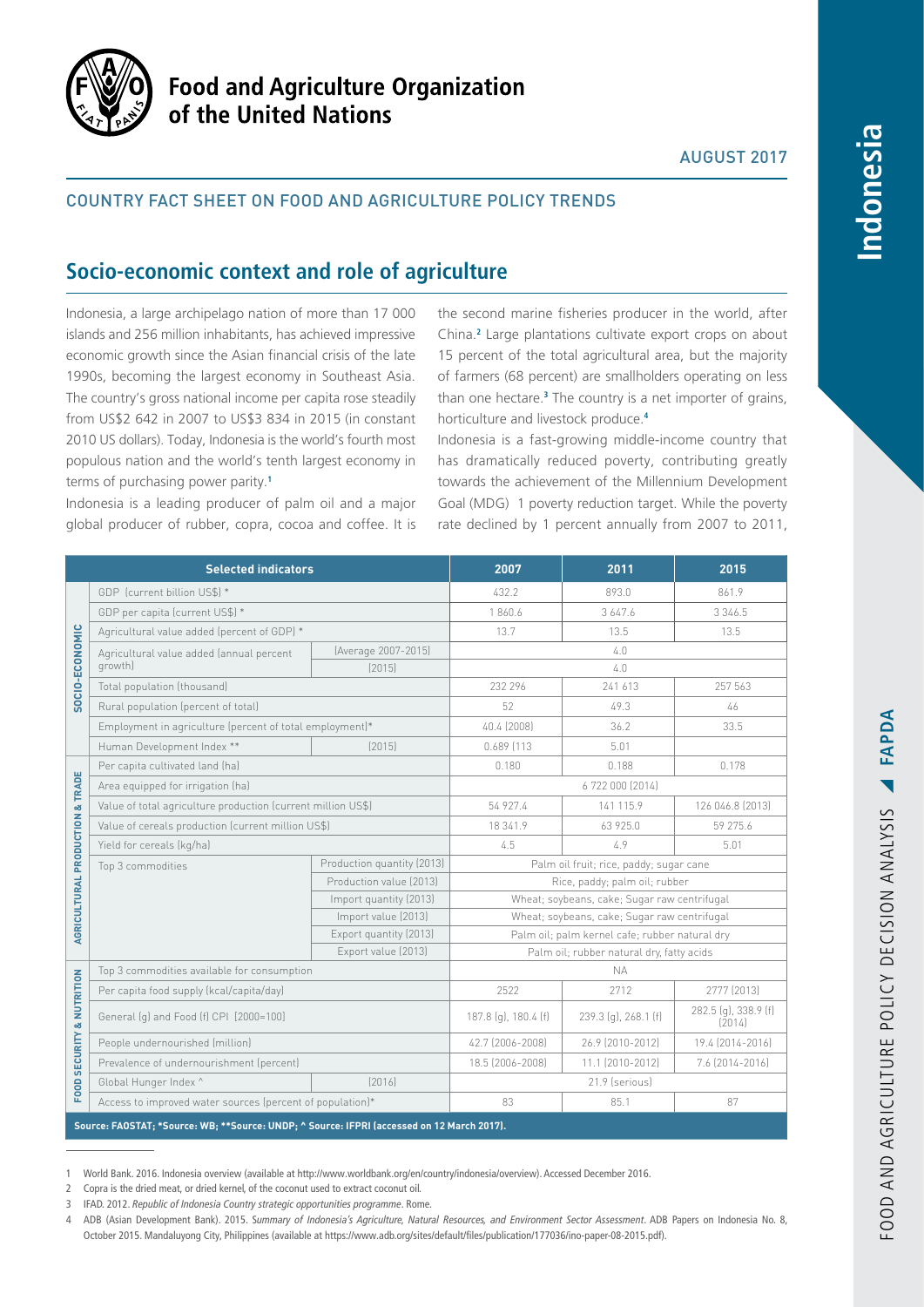since 2012 the average slowed to only 0.3 percent annually. In 2015, Indonesia also met the MDG 1 hunger target of cutting by half the proportion of people who suffer from hunger. Although the prevalence of undernourishment has declined, child chronic malnutrition rates are still high: 8.4 million children under five (37.2 percent) are stunted.**<sup>5</sup>**

The Government of Indonesia is committed to reducing poverty by stimulating economic growth in a socially inclusive and

environmentally sustainable way. Its efforts are hampered mainly by inadequate infrastructure (particularly for transport, electricity and irrigation) and weaknesses in governance, although there has been some improvement in recent years.**<sup>6</sup>** The decreasing pace of job creation is a major concern, as employment growth is now slower than population growth.**<sup>7</sup>**

## **1. Government objectives in agriculture and food and nutrition security**

Indonesia's economic planning follows a 20-year development plan from 2005 to 2025, segmented into five-year medium-term plans (**Rencana Pembangunan Jangka Menengah Nasional – RPJMN**), each with different development priorities. The 2010– 2014 RPJMN had a nutrition focus and included a specific target to reduce stunting from 37 to 32 percent, while the current 2015–2019 RPJMN stresses infrastructure development and social assistance programmes related to education and health. This RPJMN also highlights two distinct goals for the agriculture sector: to increase rice production for food security and to develop higher-value cropping to improve rural livelihoods.

In 2013, Indonesia formulated its first long-term agricultural development plan, the **Grand Strategy of Agricultural Development 2013–2045**. Its primary objective is promoting sustainable agroindustry. In the medium term, and in line with the RPJMN, the **Strategic Plan of the Ministry of Agriculture 2015–2019** has an overall objective to achieve food sovereignty and enhance the welfare of farmers. Accordingly, extensive investment in infrastructure, extension services and adaptation to environmental risks will be put in place. At the same time, the **Law on Farmers' Protection and Empowerment (2013)** aims

to secure farmers' welfare by improving access to land, finance and markets; providing protection against weather events; and strengthening farmers' organizations.

In 2011, the Indonesian Government launched its third **National Plan of Action on Food and Nutrition (RAN-PG 2011–2015)**, recognizing stunting as a significant nutrition problem for the first time. The country joined the Scaling Up Nutrition (SUN) Movement and developed the **SUN Framework in 2012**, together with a new food law to strengthen food sovereignty and self-reliance. The fourth **National Plan of Action on Food and Nutrition (RAN-PG 2015–19)** includes the Sustainable Development Goals and the outcomes of the second International Conference on Nutrition.**<sup>8</sup>** This plan has been strengthened by the Government Regulation on Food and Nutrition Security (No. 17/2015). In addition, the **Strategic Policy and Action Plan on Food and Nutrition** has been finalized as of December 2016 and a Presidential Decree for it has been proposed as well. Other nutrition-relevant policies are the **Policy on Scale-Up of Food Diversification Consumption of Local Food (2009)** and the **Guidelines on Food and Nutrition Surveillance System (2010)**.

# **2. Trends in key policy decisions (2007 to 2016)**

## **2.1 Producer-oriented policy decisions**

Indonesia's top agriculture priority in recent years has been rice self-sufficiency. To achieve this, the government provides farmers with significant market price support and fertilizer subsidies. A rice insurance scheme is being piloted and will soon be scaled up to the national level. Fisheries are expanding rapidly, increasing availability of and access to proteins and to diversified sources of income.

## **Protecting farmers through domestic procurement**

Indonesia is the third largest rice producer in Asia after China and India, with 75.4 million tonnes produced in 2015.**<sup>9</sup>** To incentivize farmers, the government pays a procurement price higher than the international market price through the Bureau of Logistics (BULOG), a state-owned enterprise. The rice procured serves two purposes: to sell subsidized rice to poor families through the **Subsidized Rice for the Poor Programme (Beras untuk Rakyat Miskin – RASKIN)** (see section 2.2); and to stabilize the price of rice at the retail level. At the same time, the Ministry of Agriculture (MoA) has recently established toko tani (farmer's shops), which buy agricultural products (including rice) directly from the farmers. In 2015, 36 shops were established and by the beginning of 2017 there will be 1 000 more. This policy framework, coupled with rice import control, has kept the domestic price of rice higher than the

9 FAO. 2015. FAOSTAT. Accessed December 2016.

<sup>5</sup> World Bank. 2015. *The Double Burden of Malnutrition in Indonesia* (available at [http://www.worldbank.org/en/news/feature/2015/04/23/the-double-burden-of-malnutrition-in-indonesia\)](http://www.worldbank.org/en/news/feature/2015/04/23/the-double-burden-of-malnutrition-in-indonesia).

<sup>6</sup> ADB/ILO/IDB (Islamic Development Bank). 2010. *Indonesia: Critical Development Constraints* (available at [https://www.adb.org/sites/default/files/publication/27497/indonesia-critical](https://www.adb.org/sites/default/files/publication/27497/indonesia-critical-development-constraints.pdf)[development-constraints.pdf\)](https://www.adb.org/sites/default/files/publication/27497/indonesia-critical-development-constraints.pdf).

<sup>7</sup> World Bank, 2016. (Op cit.)

<sup>8</sup> Ruducha, J. 2016. *Nutrition Upstream. Improving Policies, Programmes, and Partnerships for Maternal and Child Nutrition in Asia*. Kathmandu, UNICEF Regional Office for South Asia.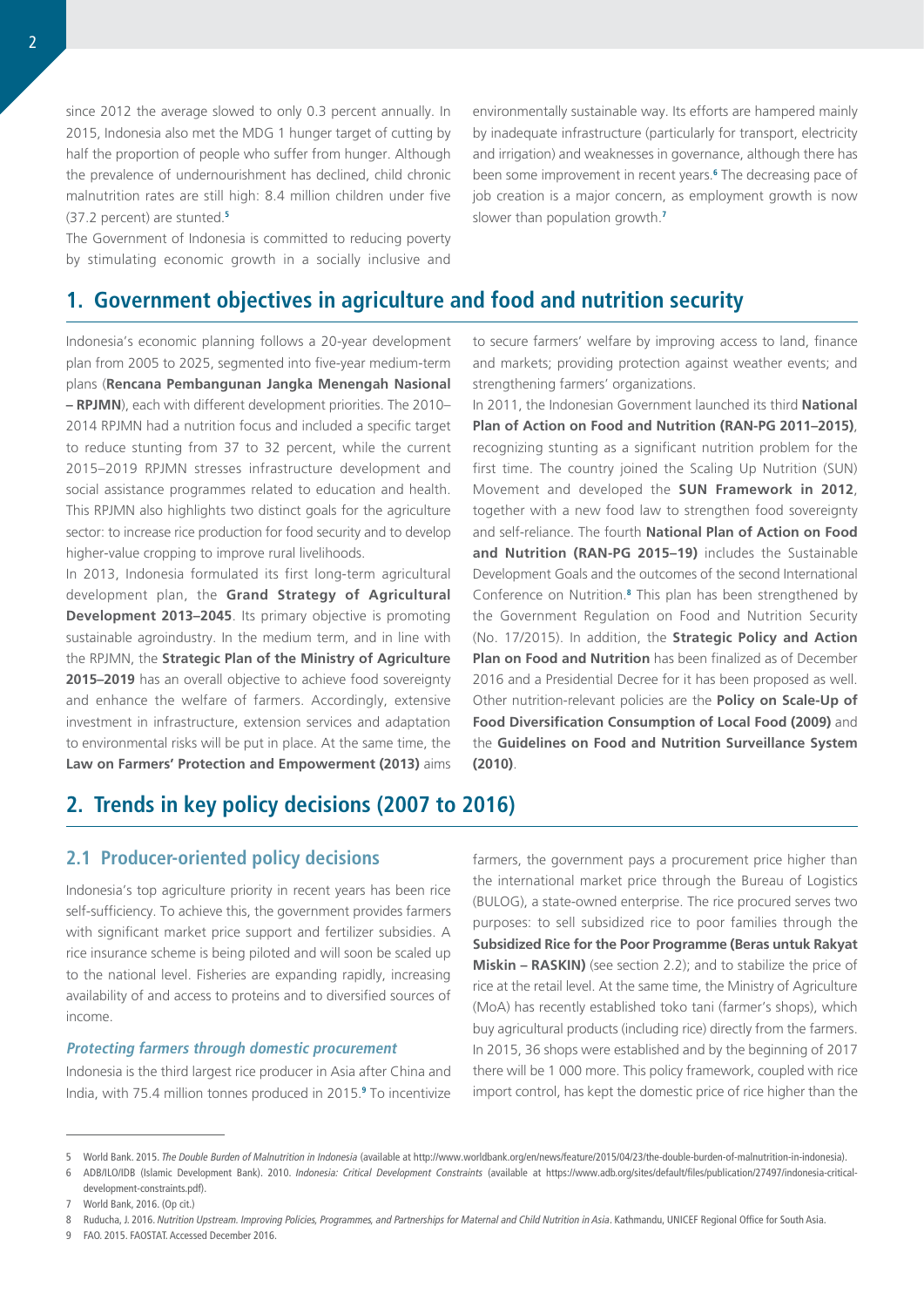world market price (except for in 2008–2009).**<sup>10</sup>** Thus rice farmers have enjoyed large protection at the expense of consumers. To limit this protection, ceiling prices are set at the beginning of each season. However, since market prices are higher, this measure is having only a limited impact.

### **Expanding fertilizer subsidies**

To foster self-sufficiency and increase yields, Indonesia provides farmers with significant fertilizer subsidies as part of its agricultural development strategy. This important growing scheme is Indonesia's largest farm support programme and accounts for around half of the agriculture budget. In 2016, fertilizer subsidies amounted to Rp30.1 trillion (US\$2.27 billion), a 25 percent increase over 2014. The subsidies allow small-scale farmers with 2 hectares or less of land to buy government-supported fertilizer at around 50–75 percent of the market price. The quantity depends on the demand raised by the **Farmers Group Definitive Demand Plan (Rencana Definitif Kebutuhan Kelompok – RDKK)**, to which farmers need to be subscribed. However, the success of this measure has been limited, as annual rice yields have barely risen, despite a 60 percent increase in subsidies.**<sup>11</sup>** Different reports have highlighted the need to phase out fertilizer subsidies and use these budgetary outlays instead to provide agricultural public goods with higher returns, such as irrigation, extension services, risk management tools, or even targeted cash transfers to small farmers.**<sup>12</sup>**

## **Introducing an insurance scheme for rice**

Rice production in Indonesia is risky due to the recurrence of natural calamities, such as drought (in the dry season), flooding (in the wet season), pests and diseases, which lead to lower production or even to total harvest failure (known as puso).**<sup>13</sup>** In 2011 the government started to provide crop protection,**<sup>14</sup>** covering rice farmers' losses through a fund called **Puso Rice Alleviation Aid (BP3)**. **<sup>15</sup>** BP3 evolved into a more complex agricultural insurance pilot programme between 2012 and 2015, also involving state-owned insurance companies and state-owned fertilizer companies. The Rice Crop Insurance Pilot Project was conducted in five provinces with support from the Japanese International Cooperation Agency (JICA). The fertilizer companies pay 80 percent of the premium through a state subsidy, while farmers pay the remaining 20 percent. By the 2014/15 planting

season, the government was fully in charge of the programme; by the end of 2016, it had expanded the programme to 16 provinces (approximately 1 million hectares), and expects to scale it to all paddy fields by 2019.**<sup>16</sup>**

### **Changes in the fisheries sector**

Fish and seafood are the leading source of animal protein for Indonesians (about 54 percent of their total animal protein intake). Aquaculture has been rapidly expanding at a 10 percent rate in the last two decades, driving growth in the fishing sector (see Figure 1). However, most of the country's aquaculture is not mechanized. Indonesia has rich marine biodiversity and resources, but these are threatened by illegal, unreported and unregulated (IUU) fishing.**<sup>17</sup>** In November 2014, following the appointment of a new Minister of Marine Affairs and Fisheries (MMAF), combating illegal fishing became the sector's priority. A one-year moratorium on new licenses for foreign-built vessels was imposed and over 1 000 vessel and company licenses were reviewed.**<sup>18</sup>** Transhipments at sea – where smaller boats offload their catch onto larger foreign vessels with cold storage facilities – have also been banned in a bid to prevent neighbouring countries from siphoning off fish illegally.**<sup>19</sup>** In December 2015, the MMAF increased considerably the fees associated with the capture fishing sector. Indonesia has sunk 317 illegal fishing vessels since 2014.



<sup>10</sup> Sudaryanto, T. 2016. *Policy to Achieve Self Sufficiency on Rice Production in Indonesia*. FFTC Agricultural Policy Platform (available at [http://ap.fftc.agnet.org/ap\\_db.php?id=624\)](http://ap.fftc.agnet.org/ap_db.php?id=624).

<sup>11</sup> OECD. 2015. *Indonesia policy brief* (available at <https://www.oecd.org/policy-briefs/indonesia-agriculture-improving-food-security.pdf>).

<sup>12</sup> IFAD. 2011. Brief 121: *Who Is Benefiting from Fertilizer Subsidies in Indonesia?* Rome (available at [https://www.ifad.org/topic/tags/drd/2187642\)](https://www.ifad.org/topic/tags/drd/2187642).

<sup>13</sup> Rice farming is considered puso if the paddy crop has been planted more than 30 days ago and is affected by pests, diseases, drought, or flooding that have destroyed at least 75 percent of rice farmers' planted area.

<sup>14</sup> Pasaribu, S. 2016. *Implementation of Indemnity-Based Rice Crop Insurance in Indonesia*. FFTC Agricultural Policy Platform (available at [http://ap.fftc.agnet.org/ap\\_db.php?id=650](http://ap.fftc.agnet.org/ap_db.php?id=650)).

<sup>15</sup> Sayaka, B. & Pasaribu, S. 2011. *Risk Management in Rice Farming in Indonesia: a Pilot Project for Agricultural Insurance*. Forum for Agricultural Risk Management in Development (available at <http://www.agriskmanagementforum.org/content/risk-management-rice-farming-indonesia-pilot-project-agricultural-insurance>).

<sup>16</sup> JICA. 2015. *Rice Crop Insurance Pilot Project in Indonesia* (available at [https://www.env.go.jp/en/earth/cc/casestudy/casestudy2\\_3.pdf\)](https://www.env.go.jp/en/earth/cc/casestudy/casestudy2_3.pdf).

<sup>17</sup> FAO. 2014. *Indonesia Fishery and Aquaculture Country Profile*. Rome (available at [http://www.fao.org/fishery/facp/IDN/en\)](http://www.fao.org/fishery/facp/IDN/en).

<sup>18</sup> California Environmental Associates. 2016. *Indonesia Fisheries: 2015 Review*. Prepared for the David and Lucile Packard Foundation (available at [https://www.packard.org/wp-content/](https://www.packard.org/wp-content/uploads/2016/09/Indonesia-Fisheries-2015-Review.pdf)) [uploads/2016/09/Indonesia-Fisheries-2015-Review.pdf\).](https://www.packard.org/wp-content/uploads/2016/09/Indonesia-Fisheries-2015-Review.pdf))

<sup>19</sup> The regulation of small-scale fisheries (vessels under 5 GT), which make up 95 percent of Indonesia's fishing fleet, is considered a politically sensitive and complex pursuit given the decentralized government structure and remoteness of numerous fishing communities.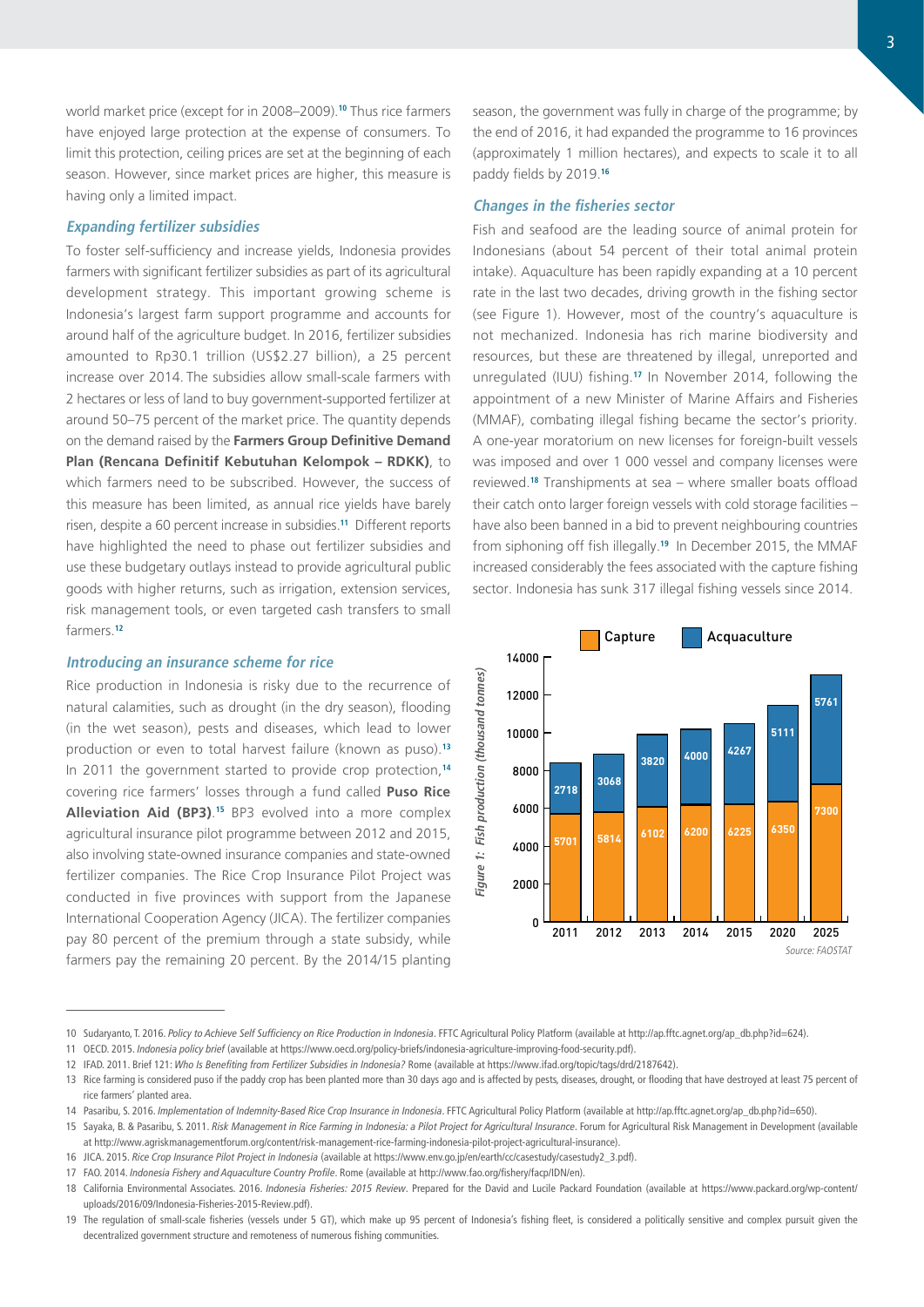## **2.2 Consumer-oriented policy decisions**

The consolidation of the RASKIN programme, the introduction of cash transfer programmes, and the (near) abolishment of fuel subsidies have constituted the basis for strengthening social protection in Indonesia. However, the persistently high number of undernourished people – despite the country's impressive economic growth – continues to be a concern. To better address the problem and reduce inefficiencies, in 2013 the government began using an identification card programme (through Social Protection Cards, or KPS) to grant access to the different social protection programmes.



Workers stacking sacks of rice seed in a warehouse for storage. These sacks will be distributed to local farmers.

## **Consolidating the rice subsidy – the Subsidized Rice for the Poor Programme**

A significant focus of Indonesia's food security programme is on rice, which constitutes the major source of calories for most of the population. The Subsidized Rice for the Poor Programme (RASKIN) was first implemented in 2002 and constitutes the largest social protection programme in Indonesia. On average, it receives 30 percent of the social protection budget. It evolved from a temporary cross-sectoral national rice subsidy programme, implemented in 1998 after the Asian financial crisis, into a social protection programme for the poor. RASKIN provides every poor household with 15 kg rice/month at 20–30 percent of the market price. In 2015 the government allocated approximately US\$1.4 billion for this subsidy, with BULOG distributing 2.7 million tonnes of rice to 15.5 million poor households. However, it has received some criticism, particularly regarding the poor quality of rice, the impact on the local rice market and the inefficient targeting of the programme. For instance, according to the OECD,

Indonesia should replace RASKIN with a targeted food voucher and cash transfer programme.**<sup>20</sup>** Although the programme is still functional, in 2017 the government started implementing an oncash food subsidy programme (BPNT) for low-income families. BPNT-issued cards, called Prosperous Family Cards (KKS), allow beneficiary families to buy quality rice and sugar at subsidized prices.**<sup>21</sup>**

#### **Enhancing conditional cash transfers**

During the 1997 Asian economic crisis, Indonesia began to introduce social protection programmes for the poor. In 2005, the government launched the **Unconditional Cash Transfers Programme (UCTs)** ([Bantuan Langsung Tunai\)](http://documents.worldbank.org/curated/en/652291468039239723/Bantuan-Langsung-Tunai-BLT-temporary-unconditional-cash-transfer) as an alternative policy instrument to offset the upward spiral in fuel prices. The UCTs cash benefit was Rp100 000 (US\$10.50) per month to each target household and covered 15.5 million households. In 2007, the government switched from UCTs to conditional cash transfers through the **Hopeful Family Programme (PKH)**. Under the PKH programme, each household receives Rp1.89 million (US\$141.7) per year. To receive benefits, pregnant women and children under six must visit health clinics regularly, enrol in school and maintain attendance at 85 percent. The scheme started out by covering 388 000 households in seven provinces, and by 2010 it covered 816 000 households in 20 provinces. By 2014, 3 million households in 33 provinces were covered and in 2016 the number of households reached 6 million (according to the Minister of Social Affairs). In June 2017, the government announced that the programme will be expanded in 2018 to reach 10 million families.**<sup>22</sup>**

## **Boosting development programmes through reduced energy subsidies**

To date, the Indonesian Government has used energy subsidies (on gasoline, diesel, kerosene, liquid petrol and electricity) as a core policy instrument to stabilize prices and protect the general welfare of the population.**<sup>23</sup>** However, over the years, energy subsidies have become less effective and efficient, placing a significant burden on the national budget and becoming a sensitive political issue.**<sup>24</sup>** In December 2014, Indonesia introduced major reforms to its fossil fuel subsidies, removing subsidies to gasoline and introducing a "fixed" subsidy of Rp1 000 per litre for diesel (which was again halved in 2017). At the same time, world oil prices plummeted. Together, these changes led to a massive fiscal savings of Rp211 trillion (US\$15.6 billion) – over 10 percent of state expenditure. Those savings have been translated into major investments in social welfare and infrastructure, including special programmes to boost growth and reduce poverty (Rp148.2 trillion), state-owned enterprises (Rp63.1 trillion) and

<sup>20</sup> OECD, 2015. (Op cit.)

<sup>21</sup> Each KKS holder is allocated Rp110 000 (US\$8.25) a month to buy 10 kg of rice priced at Rp85 000 and 2 kg of sugar at Rp25 000.

<sup>22</sup> Kwon, H.J. & Kim, W.R. 2015. The evolution of cash transfers in Indonesia: policy transfer and national adaptation. *Asia and the Pacific Policy Studies*, 2: 425–440 (available at [http://](http://onlinelibrary.wiley.com/doi/10.1002/app5.83/full) [onlinelibrary.wiley.com/doi/10.1002/app5.83/full\)](http://onlinelibrary.wiley.com/doi/10.1002/app5.83/full).

<sup>23</sup> IISD (International Institute for Sustainable Development). 2014. Indonesia Energy Subsidy Review. Geneva, Switzerland (available at [https://www.iisd.org/gsi/sites/default/files/ffs\\_indonesia\\_](https://www.iisd.org/gsi/sites/default/files/ffs_indonesia_review_i1v1.pdf) [review\\_i1v1.pdf\)](https://www.iisd.org/gsi/sites/default/files/ffs_indonesia_review_i1v1.pdf).

<sup>24</sup> ICCT (International Council of Clean Transportation). 2016. *Biofuels policy in Indonesia: overview and status report*. Washington, DC (available at [http://www.theicct.org/sites/default/files/](http://www.theicct.org/sites/default/files/publications/Indonesia Biofuels Policy_ICCT_08082016.pdf) [publications/Indonesia%20Biofuels%20Policy\\_ICCT\\_08082016.pdf](http://www.theicct.org/sites/default/files/publications/Indonesia Biofuels Policy_ICCT_08082016.pdf)).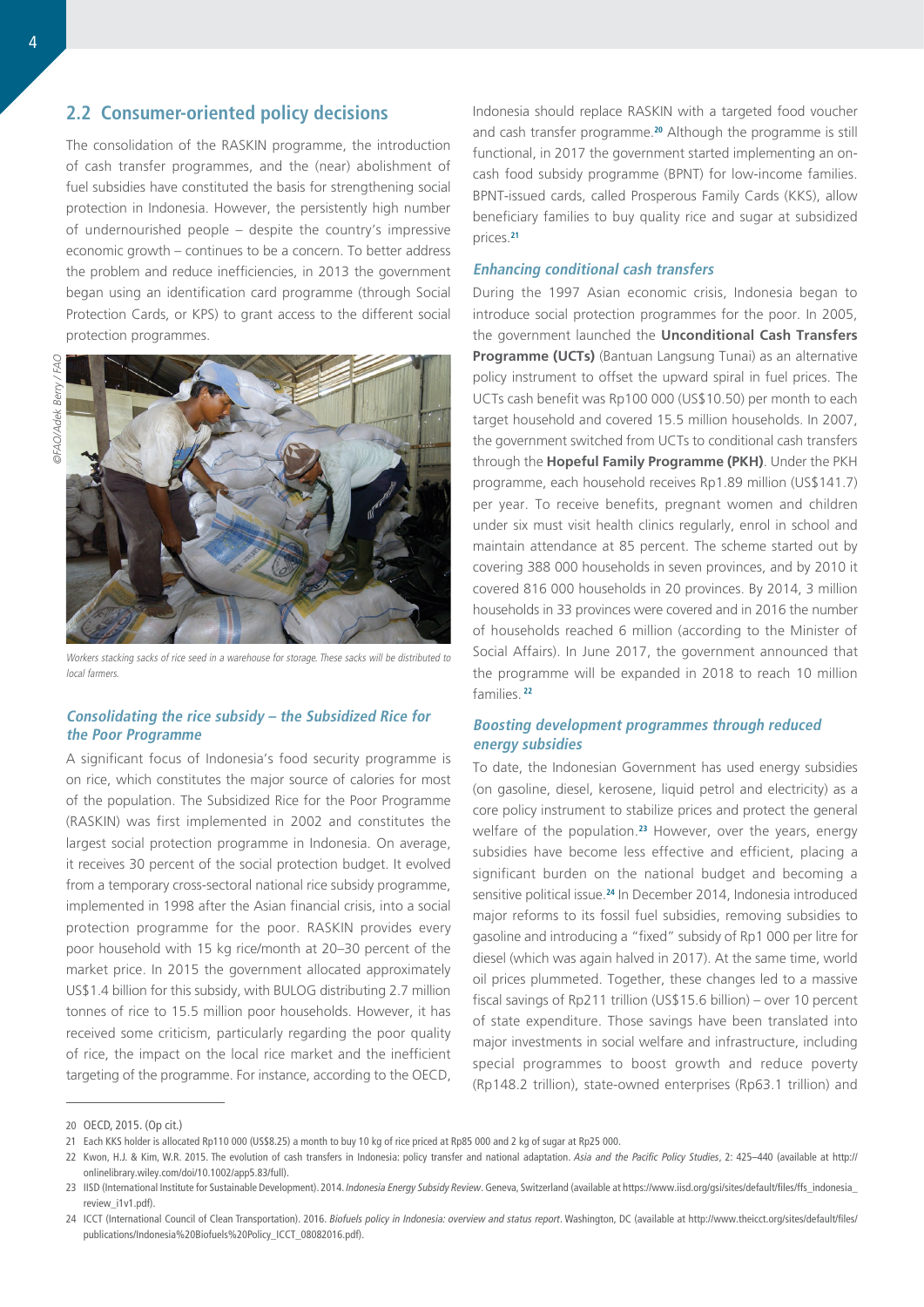transfers to regions and villages (Rp34.7 trillion).**<sup>25</sup>** The budget savings are also being dedicated to finance the B20 Policy, the new biodiesel expansion plan.**<sup>26</sup>**

## **2.3 Trade-oriented and macroeconomic policy decisions**

While bilateral trade continues to grow, Indonesia has increasingly adopted trade-restrictive measures in an attempt to fulfil food selfsufficiency goals. Restrictions on agricultural imports have already caused shortages of some commodities, including beef and certain fruits and vegetables, and have exacerbated already high prices of others, such as corn and rice.**<sup>27</sup>** The recent introduction of an export levy for palm oil exports is expected to contribute funding to the B20 Policy.

### **Introducing import restrictions on corn**

Indonesia's expanding aquaculture and livestock sector is heavily reliant on imported feed ingredients. Feed millers report inelastic demand**<sup>28</sup>** for imported corn, which constitutes about 50 percent of Indonesian feed energy sources. This means that a limited supply of corn would have a high impact on the cost of feed. Domestic corn production, while increasing, is constrained by inconsistent seasonal supplies and poor post-harvest management, so imports are key in preventing feed cost increases.**<sup>29</sup>** Since 2002, feed mills could apply for an import recommendation from the MoA only after having signed a corn import contract. In November 2015, the MoA revoked the rule without notice and in March 2016 the Minister of Trade declared BULOG the sole importer of feed corn. This restriction is expected to limit import growth and boost domestic production, in line with Indonesia's corn self-sufficiency target.**<sup>30</sup>** Recent field observations revealed that high corn prices are indeed driving some farmers to switch to corn. However, the Indonesian National Economic Survey reports that this increase in price is causing human corn consumption to drop by 6.33 percent yearly.**<sup>31</sup>**

### **Restricting rice imports**

Indonesian regulations restrict rice imports one month prior, during, and two months after the main harvest period. BULOG is only allowed to import medium-quality rice, while private companies can import specialty rice (e.g. jasmine rice, basmati rice).**<sup>32</sup>** In December 2015, the Minister of Trade stipulated in Regulation 103/2015 that japonica rice was permitted for import into Indonesia. In order for japonica rice imports to resume, the MoA had to agree to issue import recommendations. However, since the end of 2014, the MoA had not permitted any import of japonica rice, citing its similarities with Indonesian varieties.**<sup>33</sup>** In 2014 Indonesia revised its rice import regulations following findings of non-eligible medium-grain rice in local markets and placed additional limitations on rice imports, revoking the eligibility of private importers holding a general import license to import rice. This set of trade barriers together with high domestic rice prices has provided incentives for illegal rice imports.**<sup>34</sup>**

#### **Increasing palm oil export tax and levies**

Indonesia is currently the largest producer and exporter of palm oil worldwide. Driven by increased global demand and higher yields, palm oil cultivation has risen significantly. According to the MoA, the area of palm oil plantations in Indonesia is currently around 8 million hectares, twice as much as in 2000, and is expected to increase to 13 million hectares by 2020. The government charges an export tax for crude palm oil, which ranges between 0 and 22.5 percent (depending on the international price).35 Because the price has been low, the export tax has been zero since October 2014. The government introduced a palm oil export levy in mid-2015, partly as a mechanism to support the consumption of domestic palm biodiesel.36 This new levy imposes US\$50 per tonne on crude palm oil and US\$30 per tonne of processed palm oil products. Revenues from the levy are expected to reach Rp9.5 trillion (about US\$698 million) in 2016.**<sup>37</sup>**

## **3. Challenges**

Food security improved between 2007 and 2016 in Indonesia, as a result of improvements in a number of food and nutrition

security-related factors and policy decisions. While these results are encouraging, major challenges need to be addressed to prevent

<sup>25</sup> IISD. 2017. *Indonesia Energy Subsidy News Briefing*. Geneva, Switzerland (available at [https://www.iisd.org/gsi/sites/default/files/ffs-indonesia-news-briefing-march-2017-en%283%29.pdf\)](https://www.iisd.org/gsi/sites/default/files/ffs-indonesia-news-briefing-march-2017-en%283%29.pdf).

<sup>26</sup> The Indonesian biofuel mandate is one of the most aggressive in the world, aiming at reaching 20 percent biodiesel blending to non-subsidized diesel by 2016. Indonesia is expected to raise the biodiesel mandate to B30 by 2020. ICCT. 2015. (Op cit.)

<sup>27</sup> USDA (United States Department of Agriculture). 2016. Indonesia (available at [https://www.fas.usda.gov/regions/indonesia\)](https://www.fas.usda.gov/regions/indonesia). Accessed December 2016.

<sup>28</sup> A situation in which the demand for a product does not increase or decrease correspondingly with a fall or rise in its price.

<sup>29</sup> USDA. 2016. *Indonesia Grain and Feed Annual Report 2016* (available at [https://gain.fas.usda.gov/Recent%20GAIN%20Publications/Grain%20and%20Feed%20Annual\\_Jakarta\\_](https://gain.fas.usda.gov/Recent%20GAIN%20Publications/Grain%20and%20Feed%20Annual_Jakarta_Indonesia_4-5-2016.pdf) [Indonesia\\_4-5-2016.pdf\)](https://gain.fas.usda.gov/Recent%20GAIN%20Publications/Grain%20and%20Feed%20Annual_Jakarta_Indonesia_4-5-2016.pdf).

<sup>30</sup> Regulation No. 57/2015.

<sup>31</sup> USDA. 2017. *Indonesia Grain and Feed Annual Report 2017* (available at [https://gain.fas.usda.gov/Recent%20GAIN%20Publications/Grain%20and%20Feed%20Annual\\_Jakarta\\_](https://gain.fas.usda.gov/Recent%20GAIN%20Publications/Grain%20and%20Feed%20Annual_Jakarta_Indonesia_3-30-2017.pdf) [Indonesia\\_3-30-2017.pdf](https://gain.fas.usda.gov/Recent%20GAIN%20Publications/Grain%20and%20Feed%20Annual_Jakarta_Indonesia_3-30-2017.pdf)).

<sup>32</sup> Rice can be classified as either glutinous or aromatic. Aromatic rice is classified as a specialty for its fragrance and aroma. Basmati and jasmine rice are the most common aromatic rice varieties. Glutinous rice includes all rice varieties that become glue-like or sticky when cooked, such as japonica cultivars.

<sup>33</sup> USDA. 2016. (Op cit.)

<sup>34</sup> USDA. 2016. (Op cit.)

<sup>35</sup> The export tax tariff ranges from US\$0/tonne, when the international crude palm oil price is below US\$750, up to US\$200/tonne when the price is above US\$1 250.

<sup>36</sup> ICCT. 2016. (Op cit.)

<sup>37</sup> USDA. 2016. *Indonesia Biofuels Annual 2016* (available at <https://www.fas.usda.gov/data/indonesia-biofuels-annual-0>).